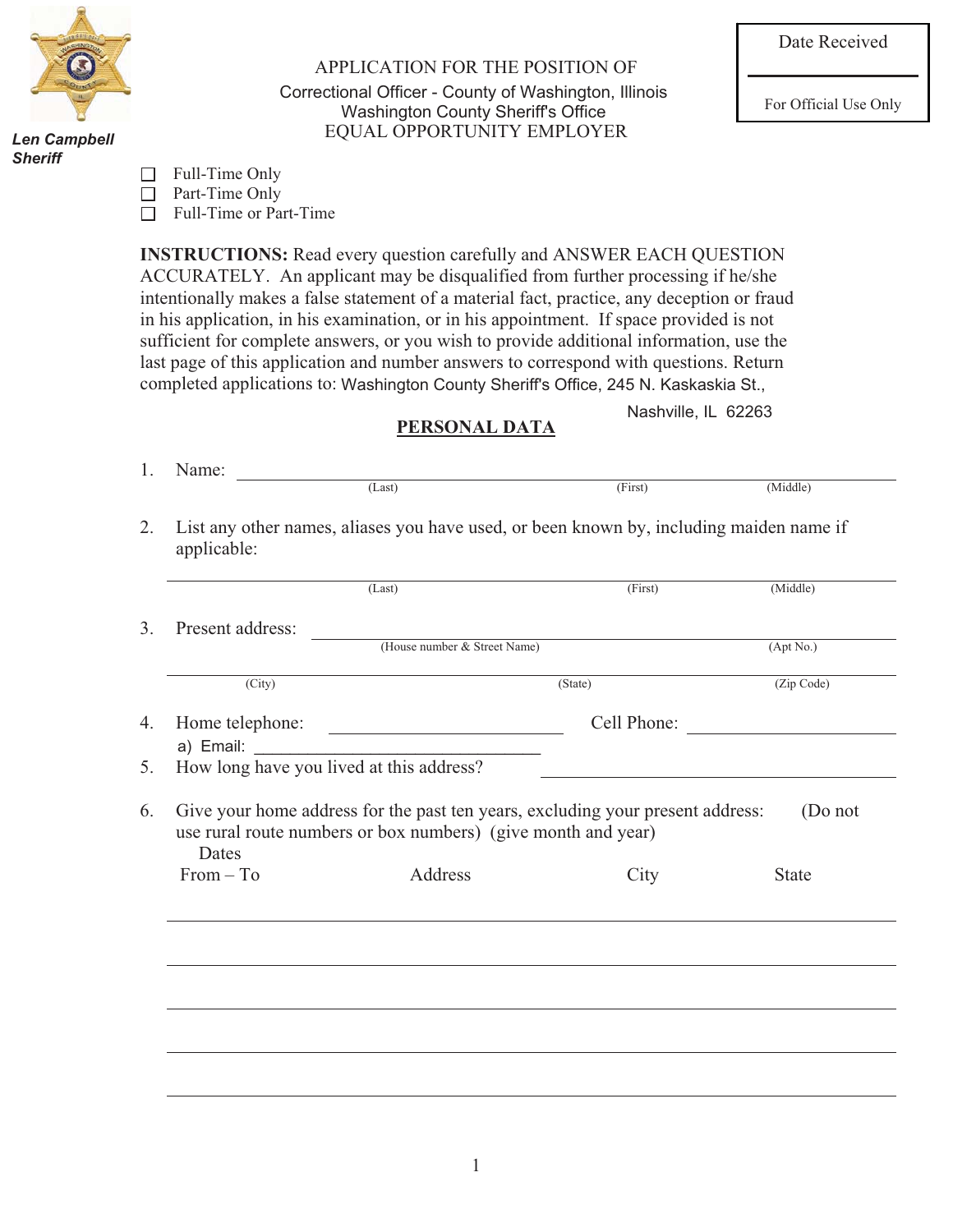| 7  | Age                                  | Sex and the set of the set of the set of the set of the set of the set of the set of the set of the set of the set of the set of the set of the set of the set of the set of the set of the set of the set of the set of the s | Height                                                                                                                                                                       | Weight           |
|----|--------------------------------------|--------------------------------------------------------------------------------------------------------------------------------------------------------------------------------------------------------------------------------|------------------------------------------------------------------------------------------------------------------------------------------------------------------------------|------------------|
| 8  | Date of Birth                        | (Month, day, year)                                                                                                                                                                                                             | Place of Birth                                                                                                                                                               | (City and State) |
| 9  | Are you a U. S. Citizen?             | Yes                                                                                                                                                                                                                            | N <sub>o</sub>                                                                                                                                                               |                  |
| 10 | If a naturalized citizen, give date: |                                                                                                                                                                                                                                |                                                                                                                                                                              |                  |
| 11 | Social Security Number:              |                                                                                                                                                                                                                                | <u> 1980 - Andrea Station Books, amerikansk politik (</u>                                                                                                                    |                  |
| 12 | Are you (Check one)                  | Single<br>Separated                                                                                                                                                                                                            | Married<br>Divorced                                                                                                                                                          | Widowed          |
|    |                                      |                                                                                                                                                                                                                                | (Date)                                                                                                                                                                       | (Date)           |
|    | Wife's maiden name:                  |                                                                                                                                                                                                                                | Number of Dependents:                                                                                                                                                        |                  |
| 13 |                                      |                                                                                                                                                                                                                                | Are you involved as a defendant or do you have a court judgment in effect?                                                                                                   |                  |
|    | Yes                                  | N <sub>o</sub>                                                                                                                                                                                                                 | If yes, state full details:                                                                                                                                                  |                  |
|    |                                      |                                                                                                                                                                                                                                |                                                                                                                                                                              |                  |
|    |                                      |                                                                                                                                                                                                                                |                                                                                                                                                                              |                  |
| 14 | of the offense:                      |                                                                                                                                                                                                                                | Have you ever been convicted of a crime other than a parking violation? Yes<br>If you answered yes, please provide information which explains the date, location, and nature | $\Box$ No        |
|    |                                      |                                                                                                                                                                                                                                |                                                                                                                                                                              |                  |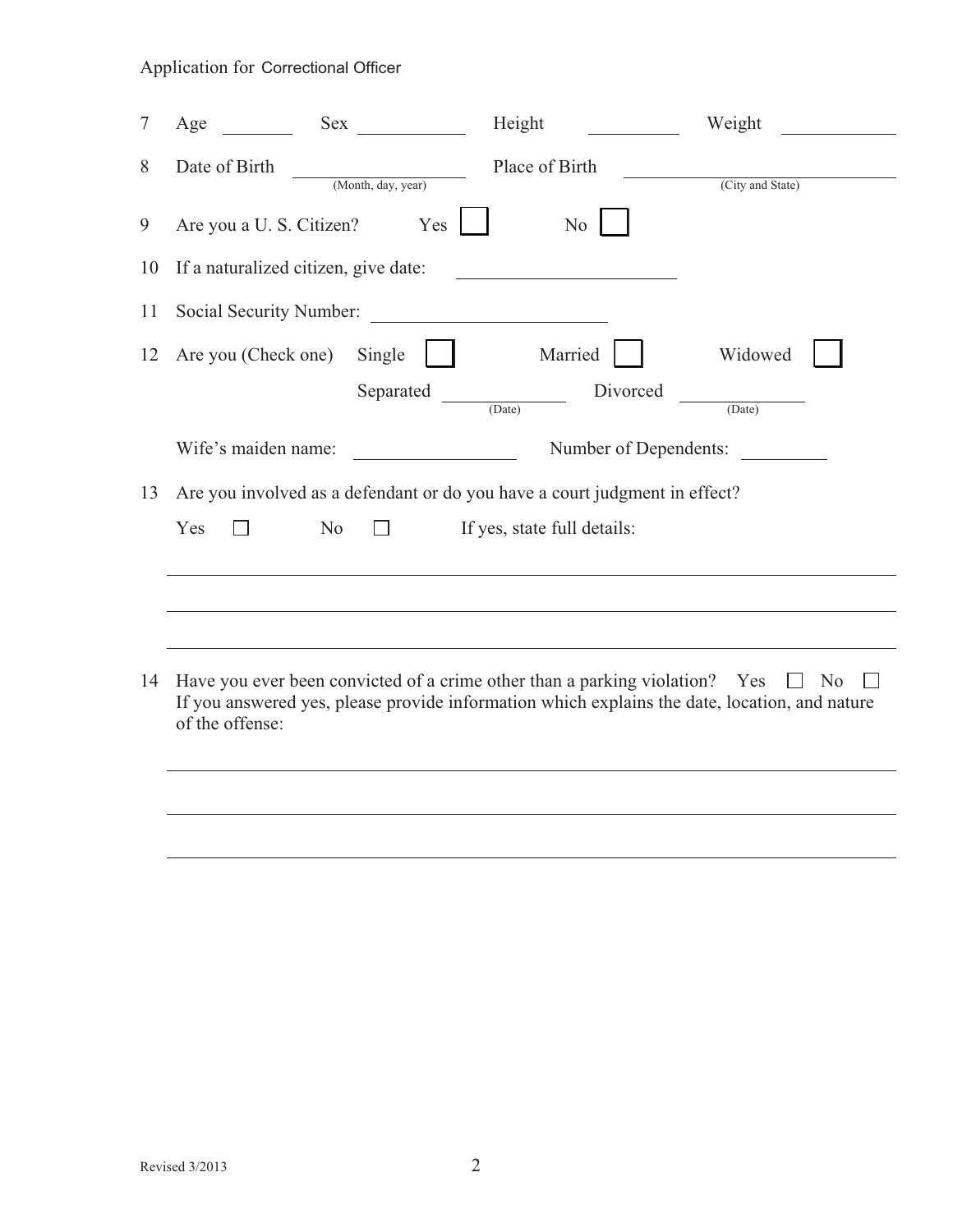# **EDUCATION**

| 15 | List all schools, colleges and business schools attended. |                                                                                                                      |              |                                     |
|----|-----------------------------------------------------------|----------------------------------------------------------------------------------------------------------------------|--------------|-------------------------------------|
|    | <b>NAME</b>                                               | <b>ADDRESS</b><br>(Including Street, City, State and Zip)<br>(Starting with High School)                             |              | <b>DATES</b><br>From - To           |
|    |                                                           |                                                                                                                      |              |                                     |
|    |                                                           |                                                                                                                      |              |                                     |
|    |                                                           |                                                                                                                      |              |                                     |
|    |                                                           |                                                                                                                      |              |                                     |
| 16 | If yes, who issued the certificate?                       | Did you graduate and receive a High School Diploma?                                                                  | Yes          | N <sub>0</sub>                      |
|    |                                                           | If no, do you have a High School Equivalent Certificate?                                                             | Yes          | N <sub>0</sub>                      |
| 17 | If you attended college, what was your major?             |                                                                                                                      |              |                                     |
|    | Your minor?                                               |                                                                                                                      |              | What degree, if any, was conferred? |
| 18 |                                                           | Do you speak or read any language other than English?                                                                |              |                                     |
|    | Yes<br>N <sub>0</sub>                                     | Which language?                                                                                                      |              |                                     |
|    |                                                           | <b>EMPLOYMENT</b>                                                                                                    |              |                                     |
| 19 | What is your present occupation:                          |                                                                                                                      | Hourly Wage: |                                     |
| 20 |                                                           | Are you now engaged in any business as an owner or partner (active or silent)?                                       |              |                                     |
|    | Yes<br>No                                                 | If yes, give details:                                                                                                |              |                                     |
| 21 | N <sub>o</sub><br>Yes<br>$\perp$                          | Are you currently being considered for employment with any other police department?<br>If yes, give names of cities: |              |                                     |
|    |                                                           |                                                                                                                      |              |                                     |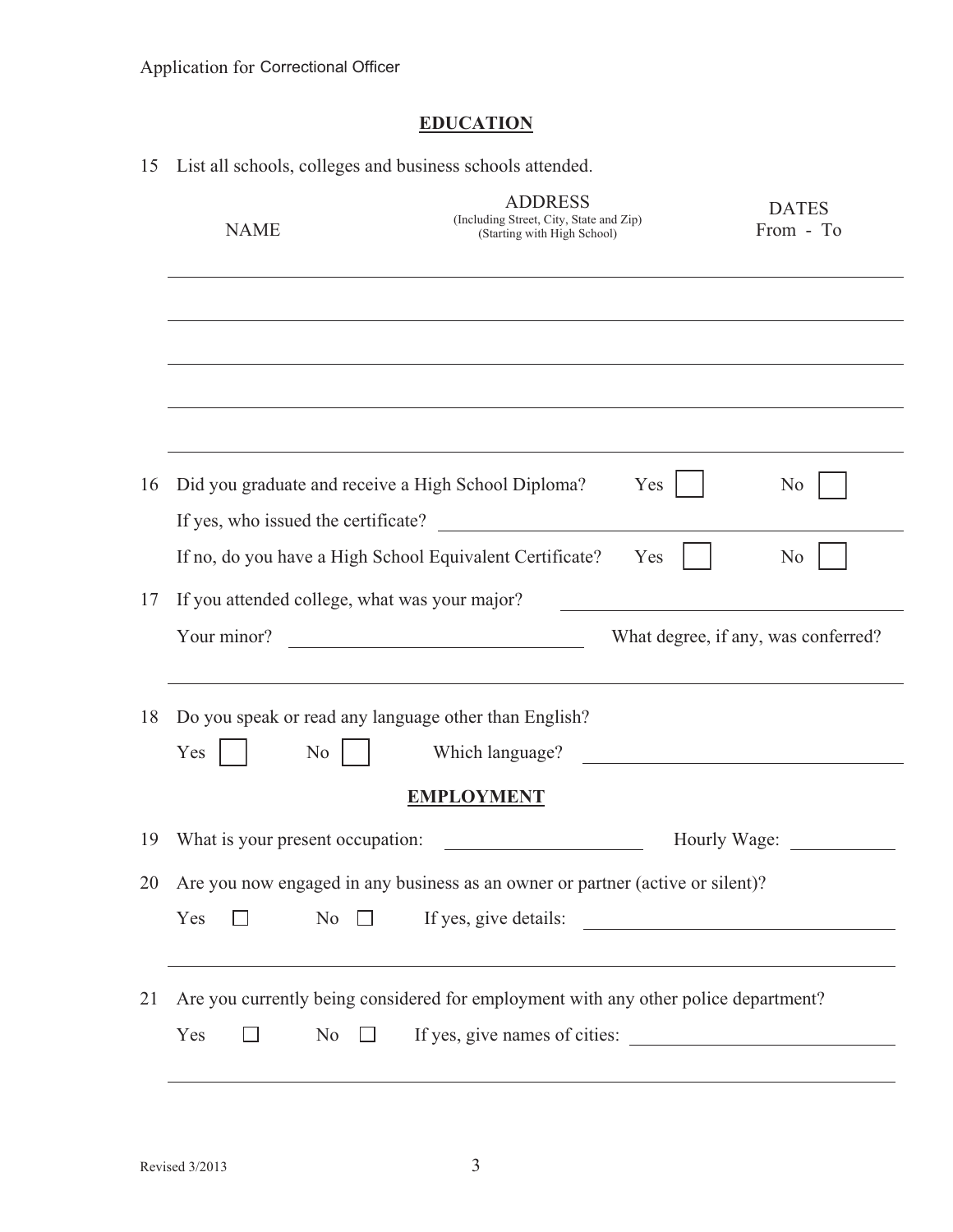## 22 EMPLOYMENT HISTORY

List all jobs you have held for the last ten years, including periods of unemployment. Put your present or most recent job first. Include military service in proper time sequence; include temporary or part-time or volunteer jobs.

| Employer:<br>1)<br>Address:                                                                                                           | Phone $#$                                                                                                            | From $\frac{1}{\text{Month/Year}}$ to<br>Month/Year                                                                    |
|---------------------------------------------------------------------------------------------------------------------------------------|----------------------------------------------------------------------------------------------------------------------|------------------------------------------------------------------------------------------------------------------------|
| <u> 1989 - Johann Stoff, Amerikaansk politiker († 1908)</u><br>Supervisor's Name and Title:                                           |                                                                                                                      | Full Time $\Box$<br>Part Time<br>L                                                                                     |
| Your Title:<br><u> 1989 - Andrea Barbara, poeta espa</u>                                                                              |                                                                                                                      | Type of Business:                                                                                                      |
| Your Duties:<br><u> 1989 - Johann Barn, mars eta bainar eta baina eta baina eta baina eta baina eta baina eta baina eta baina e</u>   |                                                                                                                      | Hourly Wage:                                                                                                           |
|                                                                                                                                       |                                                                                                                      |                                                                                                                        |
| Employer:<br>2)<br>Address:                                                                                                           | Phone $#$                                                                                                            | From $\frac{1}{\text{Month/Year}}$ to<br>$\underline{\hspace{1cm}}\textbf{Month/Year}$                                 |
| Supervisor's Name and Title:                                                                                                          |                                                                                                                      | Full Time $\Box$ Part Time $\Box$                                                                                      |
|                                                                                                                                       |                                                                                                                      | Type of Business:                                                                                                      |
| Your Duties:                                                                                                                          |                                                                                                                      | Hourly Wage:<br>the company of the company of the company of                                                           |
|                                                                                                                                       |                                                                                                                      |                                                                                                                        |
|                                                                                                                                       |                                                                                                                      |                                                                                                                        |
| 3) Employer: $\qquad \qquad$                                                                                                          | Phone $\#$                                                                                                           | From to<br>Month/Year<br>Month/Year                                                                                    |
| Address:<br><u> 1989 - Johann Stoff, deutscher Stoffen und der Stoffen und der Stoffen und der Stoffen und der Stoffen und der</u>    |                                                                                                                      |                                                                                                                        |
| Supervisor's Name and Title:                                                                                                          |                                                                                                                      | Full Time $\Box$<br>Part Time $\Box$                                                                                   |
| Your Title:                                                                                                                           | Type of Business:                                                                                                    | <u> 1989 - Jan Sterlinger, fransk politiker (d. 1989)</u>                                                              |
| Your Duties:<br><u> 1989 - Johann Barbara, martin amerikan basal dan berasal dan berasal dalam basal dan berasal dalam berasal da</u> |                                                                                                                      | Hourly Wage:<br><u> The Communication of the Communication</u>                                                         |
| Reason for Leaving:                                                                                                                   | <u> Alexandria de la contrada de la contrada de la contrada de la contrada de la contrada de la contrada de la c</u> |                                                                                                                        |
|                                                                                                                                       | Phone #                                                                                                              | From<br>to<br>Month/Year<br>Month/Year                                                                                 |
| Address:<br><u> 1980 - Johann Stoff, deutscher Stoffen und der Stoffen und der Stoffen und der Stoffen und der Stoffen und der</u>    |                                                                                                                      |                                                                                                                        |
| Supervisor's Name and Title:                                                                                                          |                                                                                                                      | Full Time $\Box$<br>Part Time                                                                                          |
| Your Title:                                                                                                                           | Type of Business:                                                                                                    | <u> Alexandria de la construcción de la construcción de la construcción de la construcción de la construcción de l</u> |
| Your Duties:                                                                                                                          | <u> 1980 - Johann Barn, fransk politik (f. 1980)</u>                                                                 | Hourly Wage:                                                                                                           |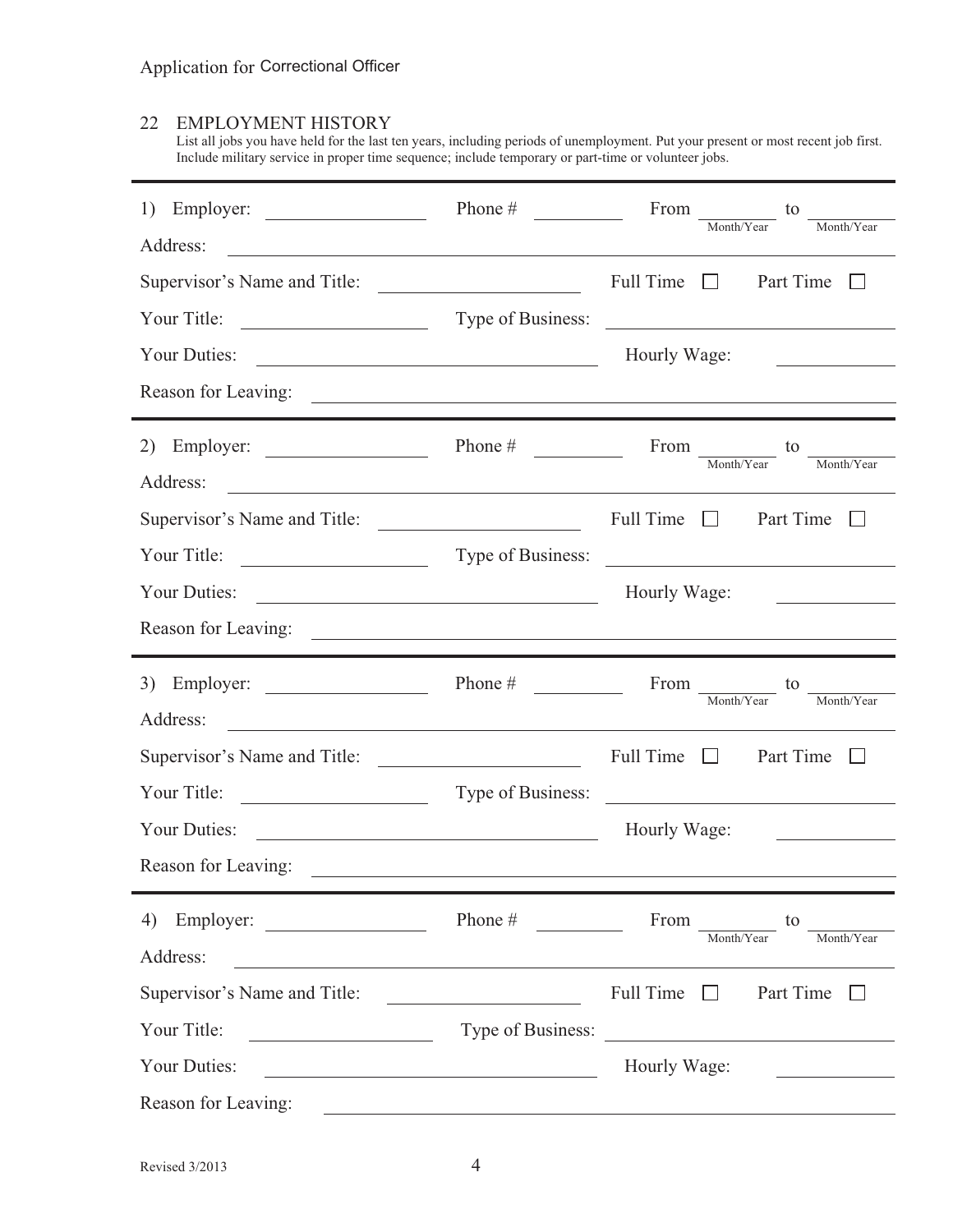| 23 | May we check with your present employer? Yes<br>N <sub>0</sub>                                                                                                                                                                                             |  |  |  |
|----|------------------------------------------------------------------------------------------------------------------------------------------------------------------------------------------------------------------------------------------------------------|--|--|--|
| 24 | Were you ever discharged or asked to resign from any employment?<br>If yes, give details:<br>N <sub>0</sub><br>Yes                                                                                                                                         |  |  |  |
| 25 | Have you had any garnishee, wage assignment, or judgment against you?<br>If yes, give details:<br>Yes<br>N <sub>0</sub><br>$\perp$<br><u> Liste de la construcción de la construcción de la construcción de la construcción de la construcción de la c</u> |  |  |  |
| 26 | Have you ever declared bankruptcy? Yes $\square$<br>No<br>If yes, give details:<br><b>The Common</b>                                                                                                                                                       |  |  |  |
|    | <b>MILITARY SERVICE</b>                                                                                                                                                                                                                                    |  |  |  |
| 27 | Have you ever served in any branch of the United States Military? Yes<br>N <sub>0</sub><br>$\perp$<br>If you answered yes, please list the branch, service serial number, highest rank held, and rank<br>at discharge. Also provide a copy of your DD-214. |  |  |  |
| 28 | Are you now or were you ever a member of any branch of the United States Reserve forces?<br>Yes<br>N <sub>0</sub><br>If you answered yes, please list status (active or inactive), the branch, unit, rank, address of<br>branch and dates of service.      |  |  |  |
| 29 | Were you ever convicted in a Court Martial or were you the subject of a Summary Court, or<br>any other disciplinary action?<br>Yes<br>N <sub>o</sub><br>$\perp$<br>If yes, give details (include type of action, charge and disposition):                  |  |  |  |
|    |                                                                                                                                                                                                                                                            |  |  |  |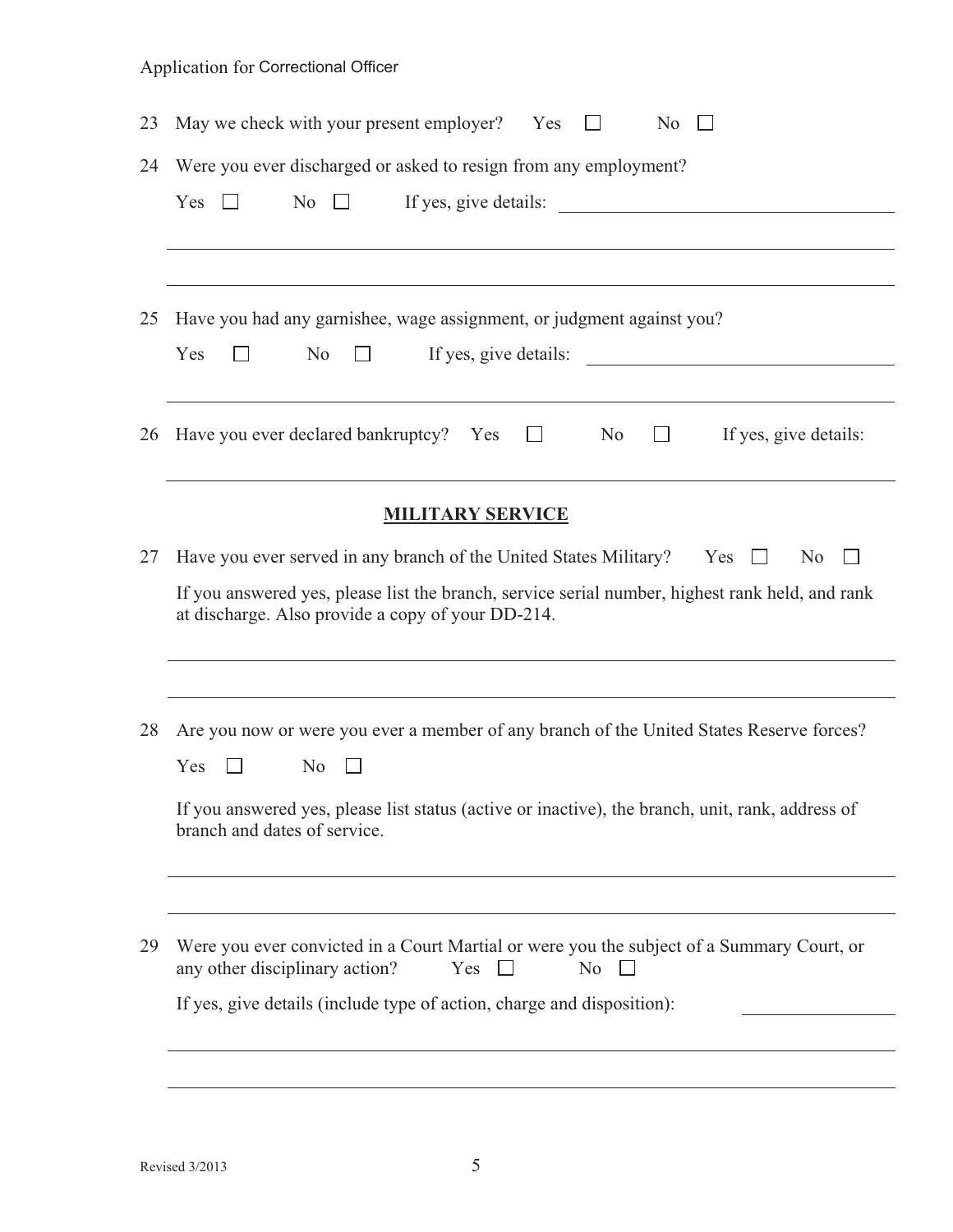| 30 | What is the terminal date of your reserve obligation? (Give month, day and year)                                                                                            |  |  |
|----|-----------------------------------------------------------------------------------------------------------------------------------------------------------------------------|--|--|
| 31 | Have you ever attended specialist schools while in the Armed Forces?<br>Yes<br>N <sub>0</sub><br>If yes, give type of schools:<br>$\sim 100$<br>$\Box$                      |  |  |
|    |                                                                                                                                                                             |  |  |
| 32 | List any commendations and citations awarded to you as a member of the Armed Forces:                                                                                        |  |  |
|    |                                                                                                                                                                             |  |  |
| 33 | Were you ever rejected by the Armed Services? Yes $\Box$<br>N <sub>0</sub><br>$\mathbf{L}$<br>If yes, for what reason:<br><u> 1989 - Johann Barbara, martin amerikan ba</u> |  |  |
|    |                                                                                                                                                                             |  |  |
| 34 | Give three references (NOT relatives, but responsible adults of reputable standing in their<br>community) who have known you well in the past five years:                   |  |  |
|    | <b>ADDRESS</b><br><b>NAME</b><br><b>TELEPHONE NO.</b><br>(Street, City, State & Zip)                                                                                        |  |  |
|    |                                                                                                                                                                             |  |  |
|    |                                                                                                                                                                             |  |  |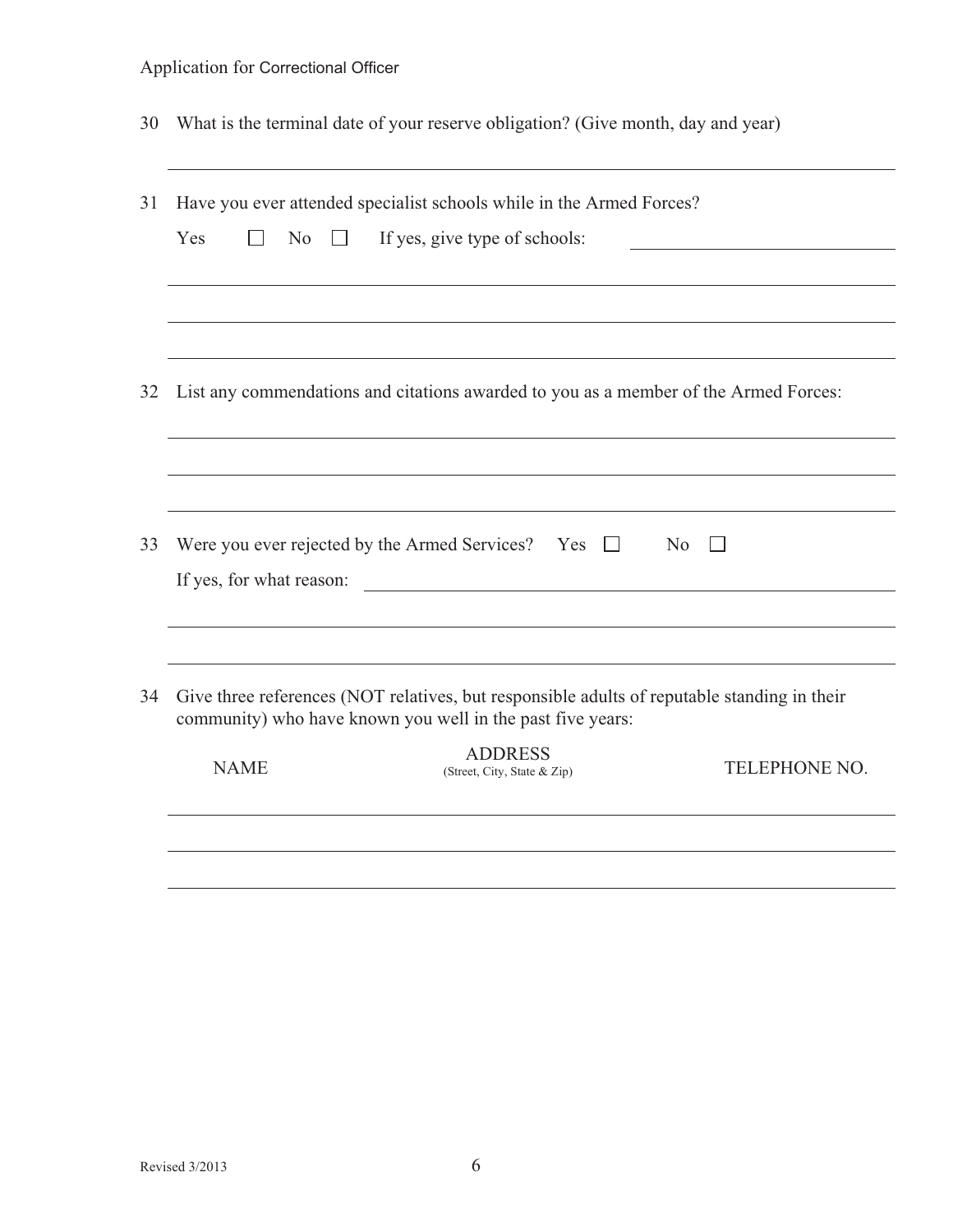| <b>MISCELLANEOUS</b>                                                                                                                           |
|------------------------------------------------------------------------------------------------------------------------------------------------|
| Can you type?<br>Yes<br>No                                                                                                                     |
| How many years have you operated an automobile?                                                                                                |
| Were you ever involved in an accident while driving? Yes<br>N <sub>0</sub>                                                                     |
| If yes, give details:<br><u> 1989 - Johann Stoff, fransk politik (d. 1989)</u>                                                                 |
|                                                                                                                                                |
| Were police reports made on these accidents?<br>N <sub>o</sub><br>Yes                                                                          |
|                                                                                                                                                |
| Was your license ever suspended or revoked? Yes<br>N <sub>0</sub><br>$\perp$                                                                   |
| If yes, give details:<br><u> 1989 - Andrea State Barbara, amerikan personal di sebagai personal di sebagai personal di sebagai personal di</u> |
|                                                                                                                                                |
| Explain your reason for applying for this position:<br><u> 1989 - Johann Barbara, martxa eta idazlea (h. 1989).</u>                            |
|                                                                                                                                                |
|                                                                                                                                                |
|                                                                                                                                                |
|                                                                                                                                                |
|                                                                                                                                                |
|                                                                                                                                                |
|                                                                                                                                                |
|                                                                                                                                                |
|                                                                                                                                                |
|                                                                                                                                                |
|                                                                                                                                                |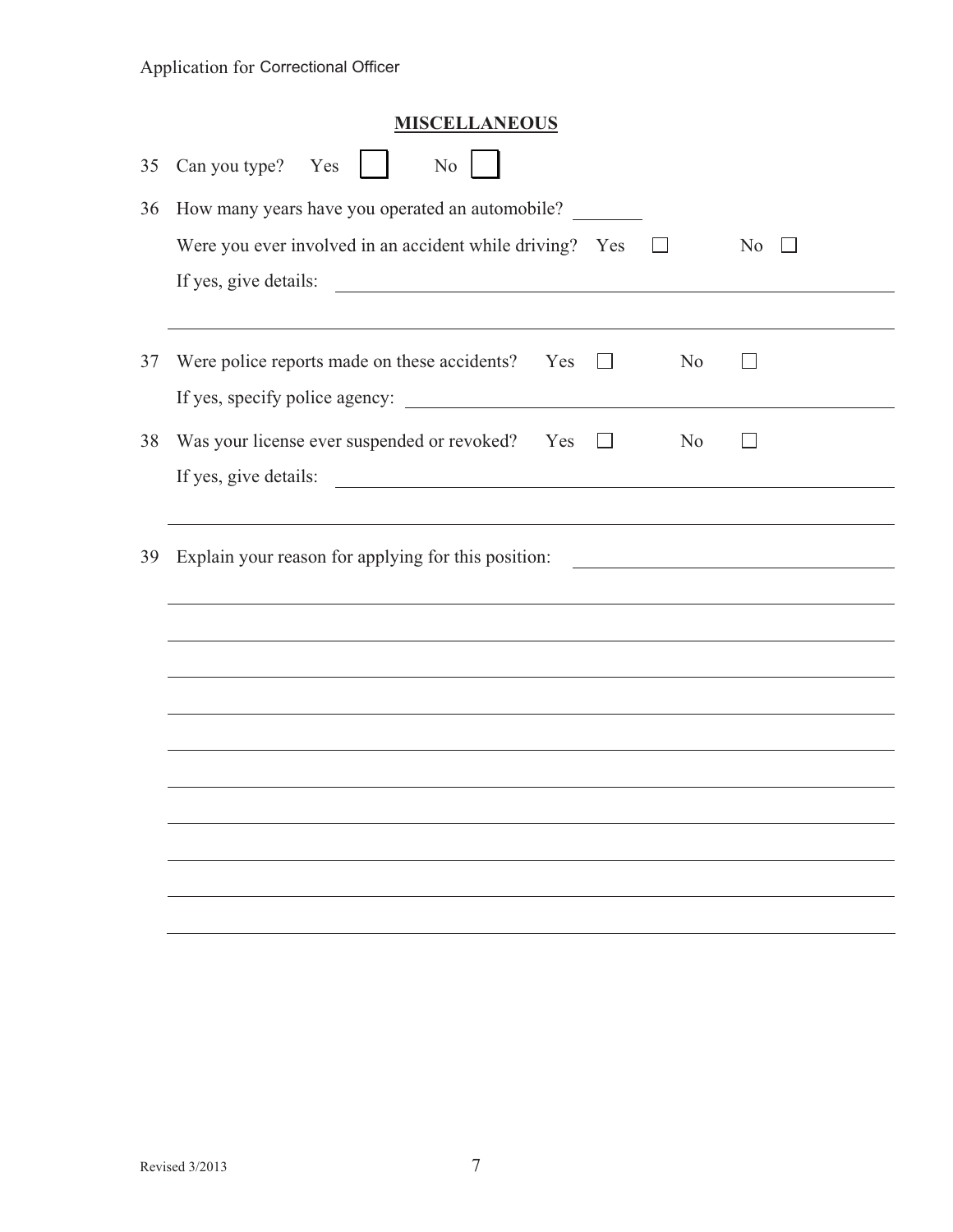Place the corresponding question number in the first space provide then continue with your response. Make additional copies of this page as needed.

| - - |  |
|-----|--|
|     |  |
|     |  |
|     |  |
|     |  |
|     |  |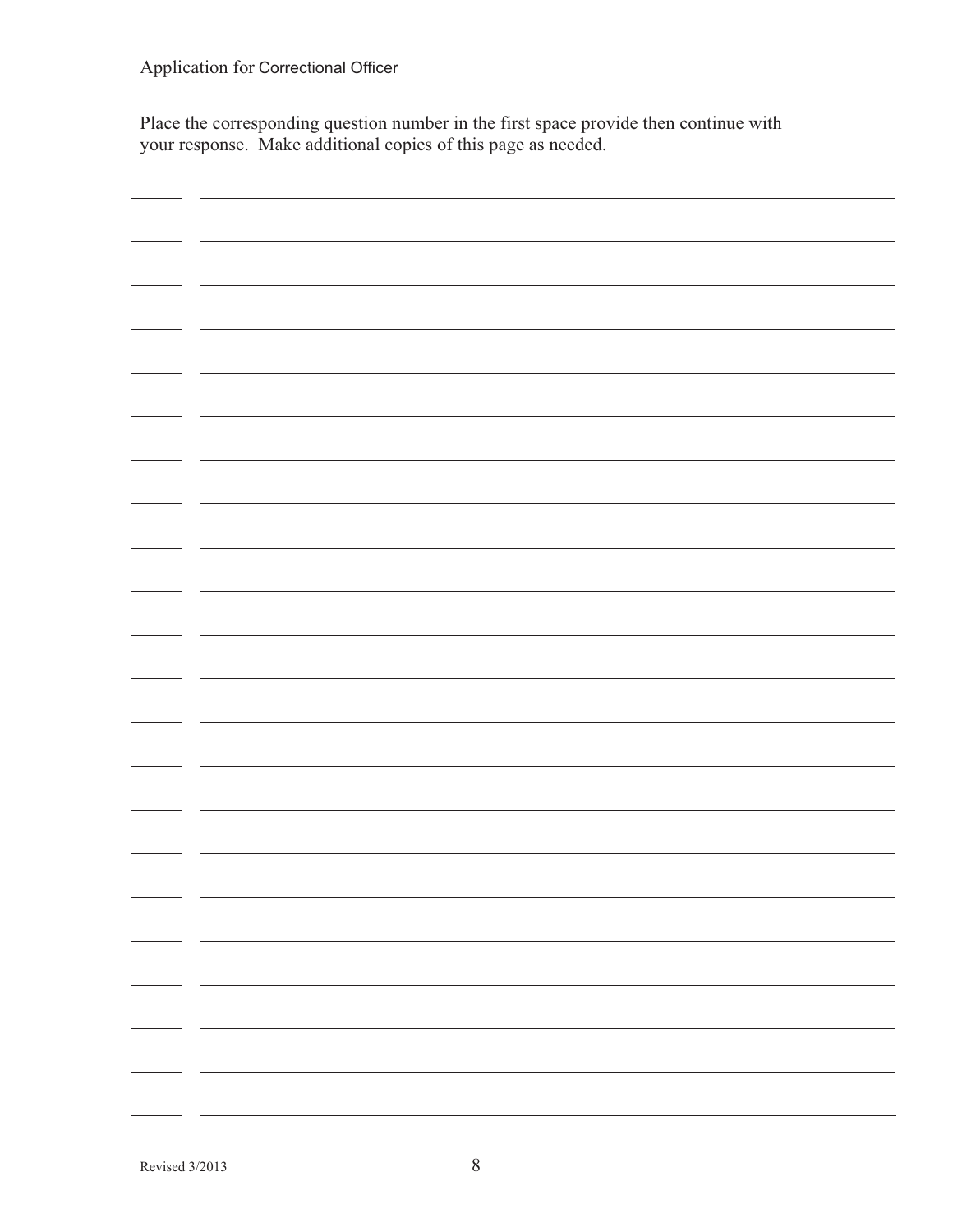## **AFFIDAVIT**

1 I have personally read and answered each and every applicable question herein, and do solemnly swear that each and every answer is full and correct in every aspect.

2 I have or will submit to fingerprinting, as required.

3 I will submit to a complete medical examination to be administered by a duly appointed physician, and further consent to the release of any medical history or information for the confidential use of the County of Washington, Washington County Sheriff's Office, or their assigned medical examiners.

4 I agree to submit to a polygraph (lie detector) examination.

5 I agree to submit to a psychological examination.

6 I agree to submit any and all information on my service career, if any, including DD214 form and military history during my tour of duty.

In witness whereof, I have hereunto subscribed my name this \_\_\_\_\_\_ day of

 $20 \rightarrow \text{at}$ , at  $\sim$  . County of (City)

and State of

\*Please note that this affidavit does not need to be notarized.

(Applicant's complete signature)

 $\mathbf{v}$  and  $\mathbf{v}$  are all the set of  $\mathbf{v}$  and  $\mathbf{v}$ 

## **\*\*\* IMPORTANT – PLEASE READ \*\*\***

**Note: A copy of your DD214 Form papers, if any, Birth Certificate, High School Diploma or GED certificate, Driver's License, and Firearm Owner's Identification Card (FOID), MUST accompany this application.**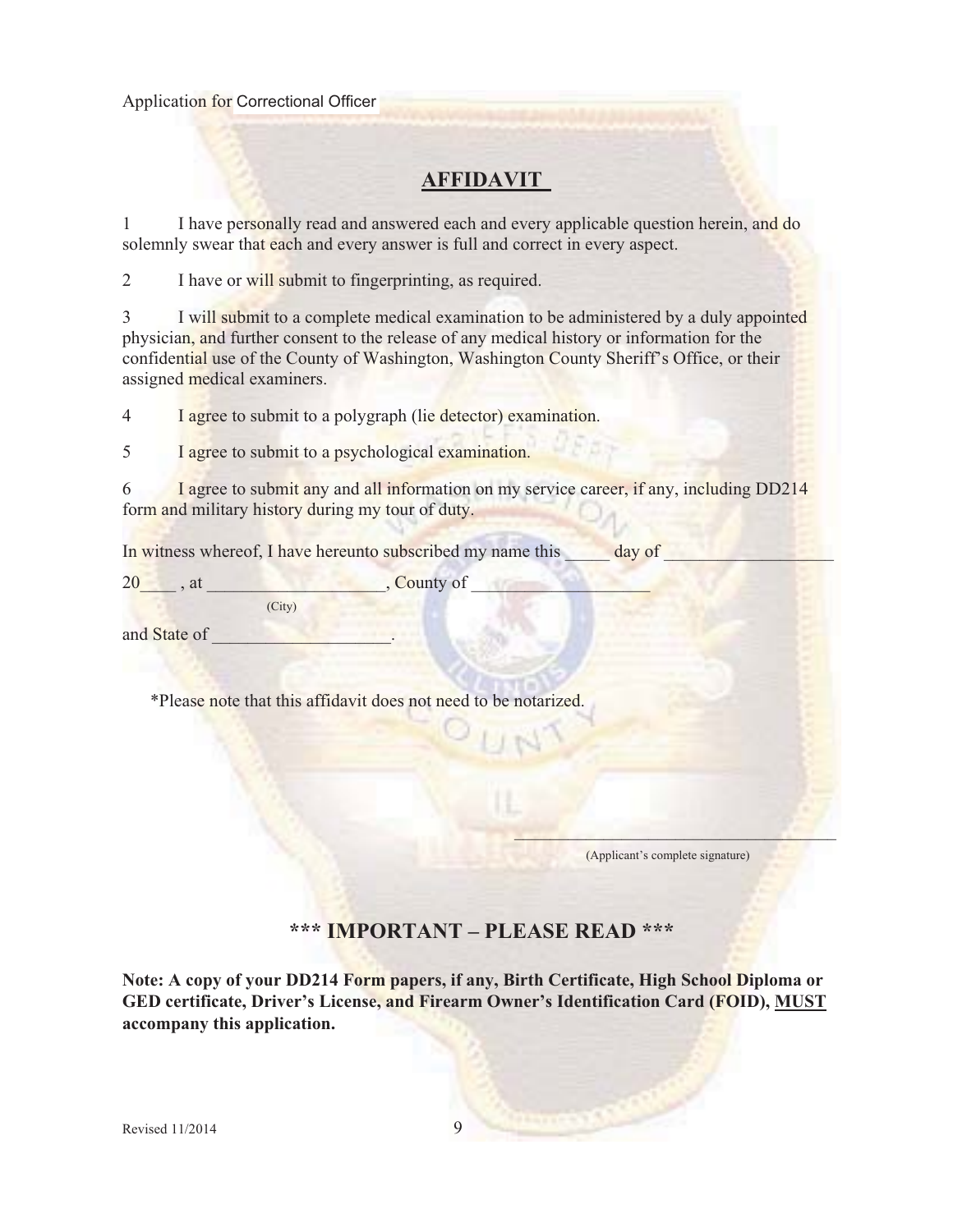

#### EMPLOYMENT INFORMATION RELEASE

Equal Opportunity Employer

Date:

To Whom It May Concern:

I respectfully request that you forward or make available for review any and all information that you may have concerning me, my work record or my reputation to the Washington County Sheriff's Office. Also please give or make available for review any information that may appear in my personal file. This information is to be used to determine my qualifications and fitness for the position I am seeking with the Washington County Sheriff's Office.

I hereby release you and/or your employer from any liability and damage of whatsoever nature on account of furnishing the information requested above. Finally, a duplicate of this form shall carry the same force as the original.

| Date of Birth:                                                                                                   |  |
|------------------------------------------------------------------------------------------------------------------|--|
|                                                                                                                  |  |
| Name: $\frac{1}{\sqrt{1-\frac{1}{2}}\sqrt{1-\frac{1}{2}}\left(\frac{1}{2}-\frac{1}{2}\right)}$<br>(Please Print) |  |
| Social Security Number:                                                                                          |  |
|                                                                                                                  |  |